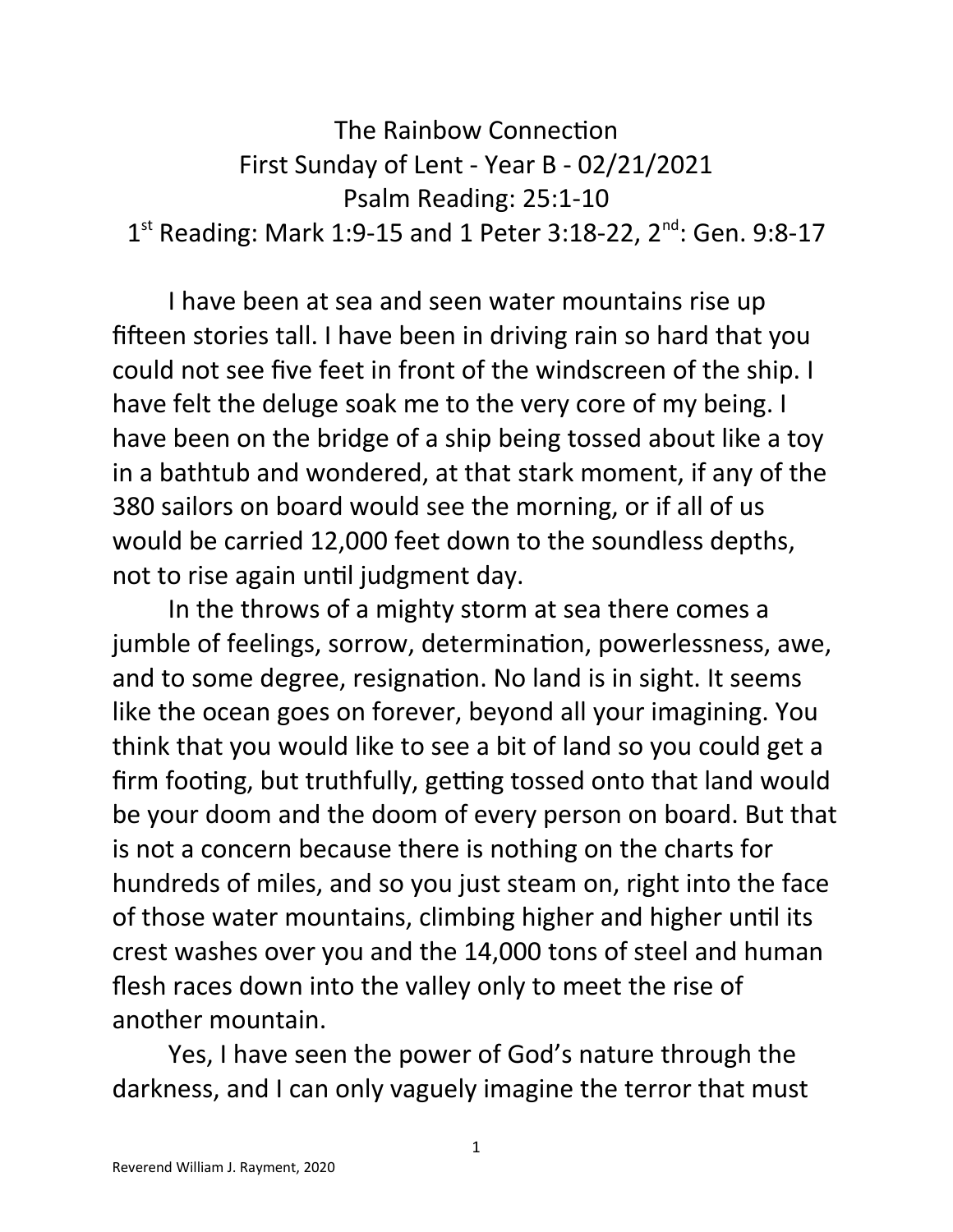have been felt on board the Ark as that massive craft bobbed like a cork on that all consuming sea that covered the world. It was, after all, just a wooden craft. A big one yes, but perhaps even more vulnerable for all of that, loaded with animals of every sort, each one carrying on in its own way in the diluvian madness that must have engulfed those forty days of rain while water spouted from the very ground itself.

God must have been truly angry with the world. Humanity must have gone beyond ordinary standards of evil to warrant such a fate, or had it? Maybe the ones who had been drowned in the early days had been the lucky ones. They, at least, had escaped the daily fear and horror of life on the rudderless ark. Noah and his family must have been shaken to the core by their experience. Unlike the animals, they knew what it had all been about. They knew how close humanity and every living landwalking (or crawling) creature had come to being totally annihilated. Yet they had been saved, but for what? A life of fear that this angry God would sweep in again at the next sin and again destroy the world?

I think one of the lessons that we can learn from the deluge is that sin is such an awful thing that it does merit God's anger. As Paul would recognize in his letter to the Romans chapter 6, verse 23, "The wages of sin is death..." When we sin we not only defy God's laws, but we hurt each other and by extension we violate the just love of our creator.

The Ark finally touched land at Mount Ararat. God told the seemingly reluctant Noah to leave the ark. The family and all the animals disembarked. But I can imagine them moving gingerly about on wobbly legs, looking for any sign of rain in the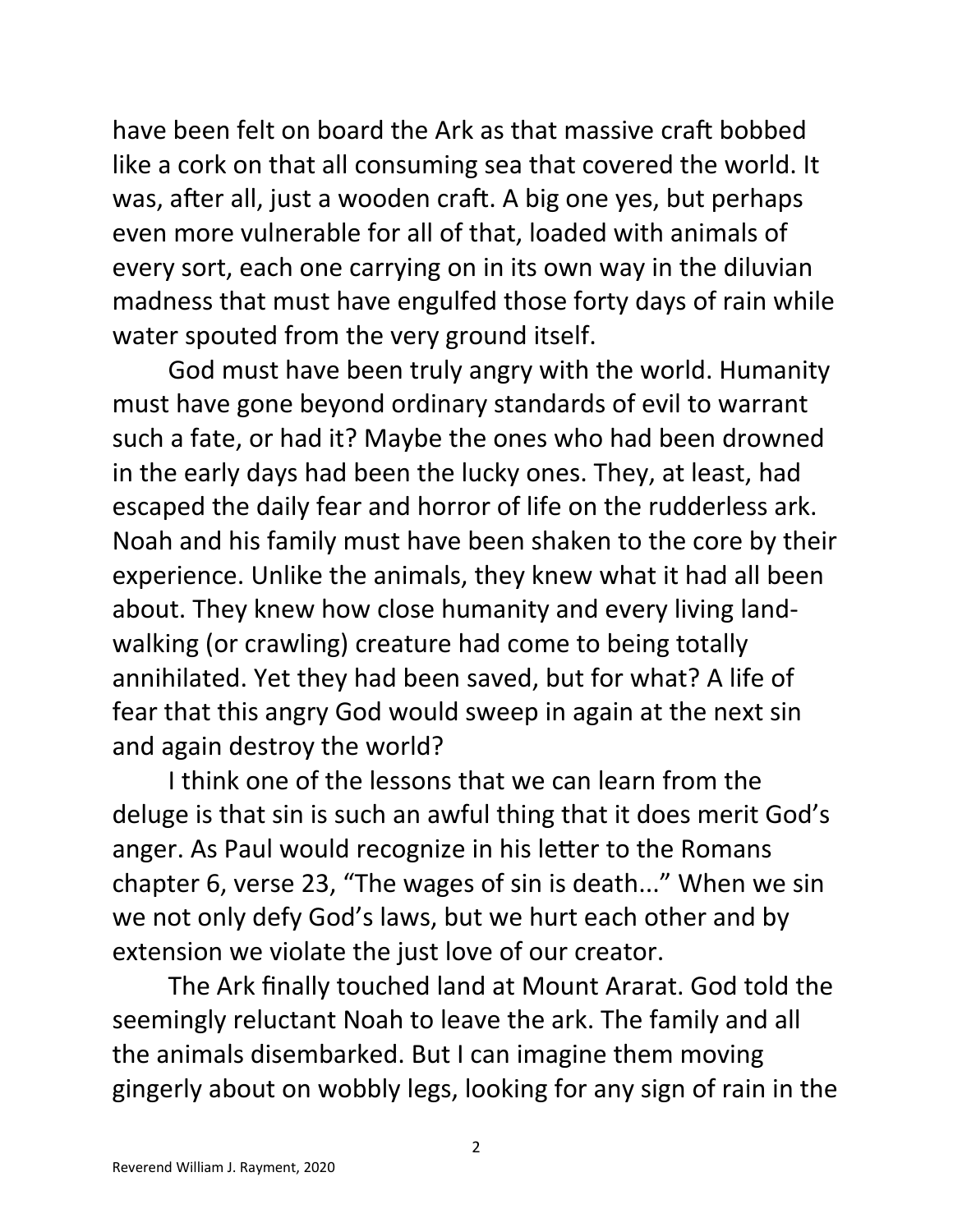sky, not wanting to get too far from the relative safety of the Ark, not trusting their God. I have talked before about the fear of God being a good thing, but that kind of fear is a fear of disappointing God the lover of our souls. What Noah and his family were experiencing at this moment was raw, it was visceral, it was existential.

You can well imagine God looking on this scene. These humans were made in the Lord's image. They were capable of great things. Humanity was capable of so much. It was capable of bravery, creativity, love, joy, and sorrow. It was capable of logical thought and great feeling. It could do so much, but it was held back by one thing. Humanity was held back by raw fear of God. They feared the all-encompassing destructive power of God's hand that could lay waste to an entire planet.

In order to be able to trust in God's love instead of fearing God's anger, Noah and his family needed to know that God was not going to again destroy the world for human sin. Noah's descendants unto, yes, even our generation and beyond had to come to understand that God is a protector, that this is a God of love.

After the lesson of the flood that sin is evil and deserves to be severely punished, this could only come in baby-steps, and so God came to Noah and made his first covenant with humanity. It is sometimes called the "Noahic Covenant". Many covenants are two sided agreements, but this covenant that God made with Noah was not two-sided, nothing was required from Noah, but God gave all. Perhaps God felt that Noah and his family had already paid enough in suffering.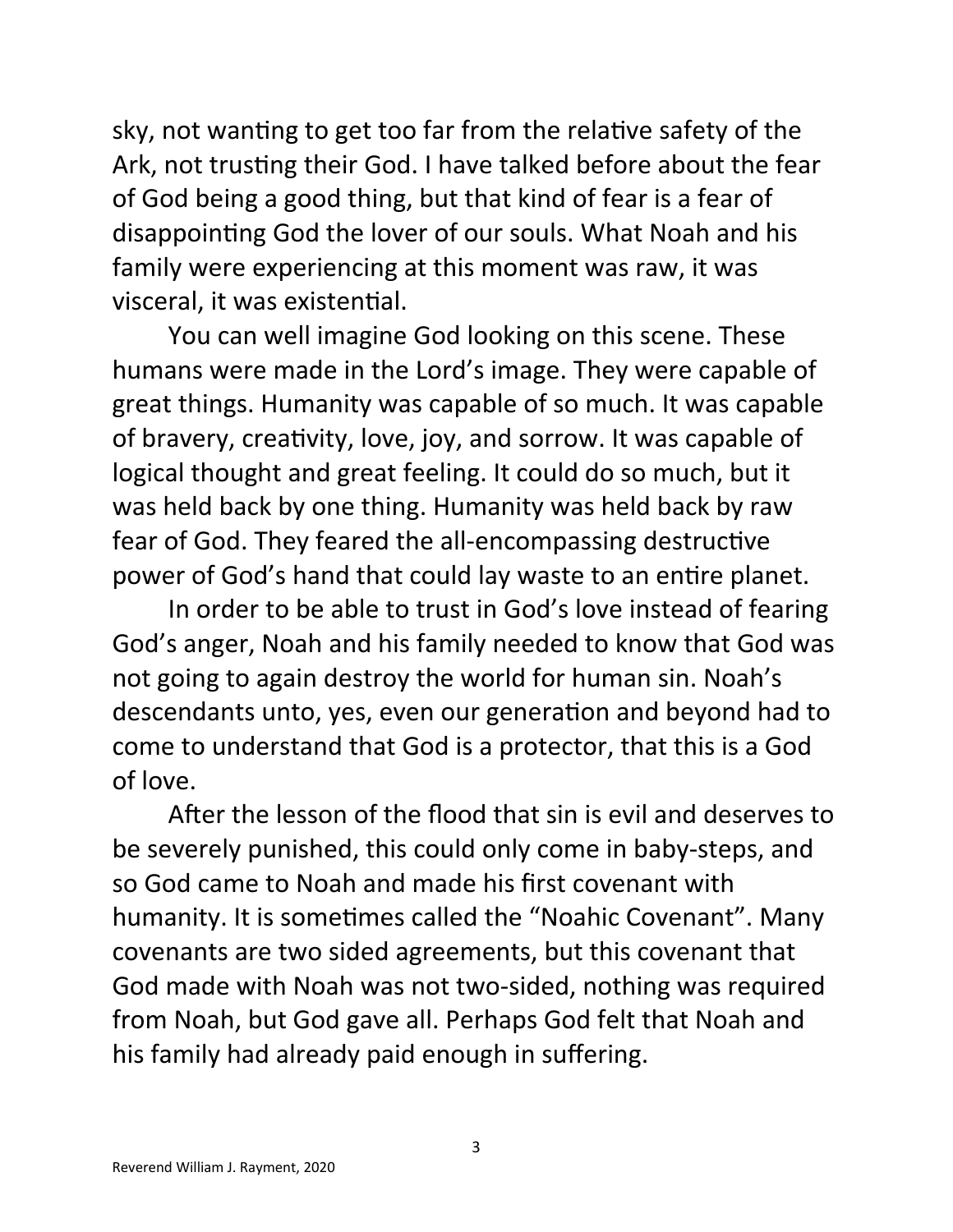And this is what God said, "I now establish my covenant with you and with your descendants after you and with every living creature that was with you." God made a promise not only to Noah, but to all who will come after, and just to be complete, God made this promise to all of the animals as well!

And this is what God promised, "Never again will all life be destroyed by the waters of a flood; never again will there be a flood to destroy the earth." So this covenant that God makes with all humanity is one that is designed to bring comfort and assurance to the few people who remained. It was an exhibition of God's grace to Noah, and also a representation of God's grace to us.

We often find that there are episodes in the Old Testament that carry symbolic weight when we get to the Gospels and the epistles of the New Testament. This is one of them. Remember we talked about Romans 6:23 in the context of how bad sin is... The verse begins, "The wages of sin is death..." and we can imagine the flood as a stark illustration of that. But that is not the end of the verse, or even Paul's sentence. Paul continues by saying, "but the gift of God is eternal life..." Making the connection between Noah and Paul we can see that though the promise the Lord makes to Noah is not one of eternal life for an individual human it is one that protects life in the world. God will not again destroy the earth by flood.

This is a marvelous promise far beyond what humanity deserves, but God makes the promise out of compassion and love for the people. The promise is made and a beautiful apparition appears. It is a rainbow. And God says, "I have set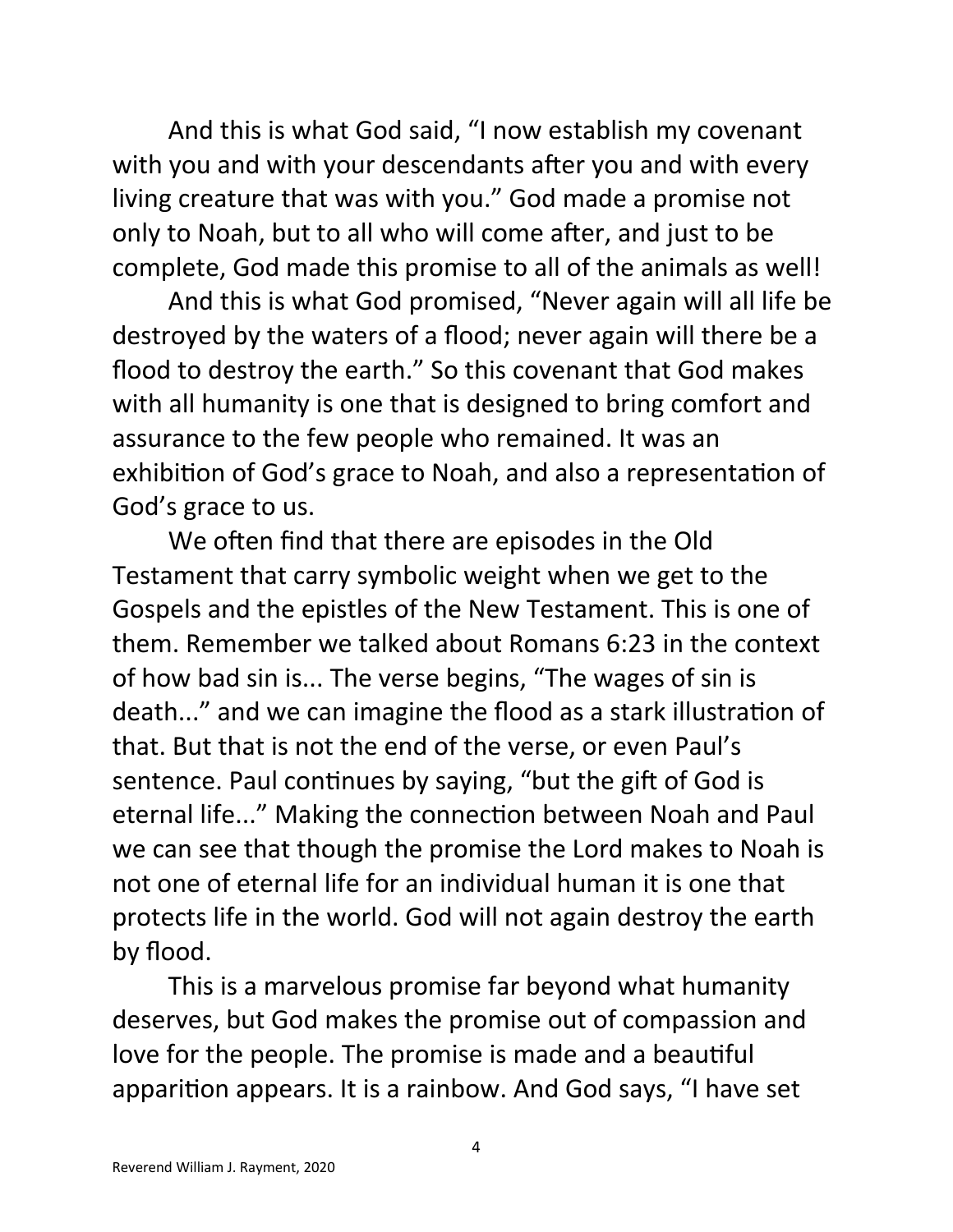my rainbow in the clouds and it will be the sign of the covenant between me and the earth."

Now, there might be something that you have never thought of with regard to a rainbow. Just what is a bow? Those of you who are hunters will certainly think of the bow in connection with arrows, and hunting, or even primitive warfare. And you would not be wrong, at least many theologians would agree with you. It is thought that making the hanging bow a sign of a covenant of permanent peace bears a great deal of significance. It is that God symbolically refrains from any adversarial relationship with all of humanity.

Whenever you see a rainbow in the sky don't you feel a sense of awe and wonder and perhaps aesthetic pleasure in the beauty of it? It is human nature instilled in us by God, perhaps to make a connection between the Lord and us. We may see a rainbow twice or thrice in the summer, and most of us will remark upon it when talking with our neighbors. A double rainbow is even more rare, and on exceptional occasions you may even see a triple rainbow. It is no wonder that for many people rainbows take on so much significance, making it symbolic of peace within the diverse nature of humanity.

So, God continues to speak to Noah, "Whenever the rainbow appears in the clouds, I will see it and remember the everlasting covenant between God and all living creatures." (It is a reminder to us as well.) And when does a rainbow appear? As the reading tells us, when the clouds gather. So no matter how bad things get from a human point of view, or how bad they may appear from a natural point of view, humanity is reminded that it has nothing to fear from God.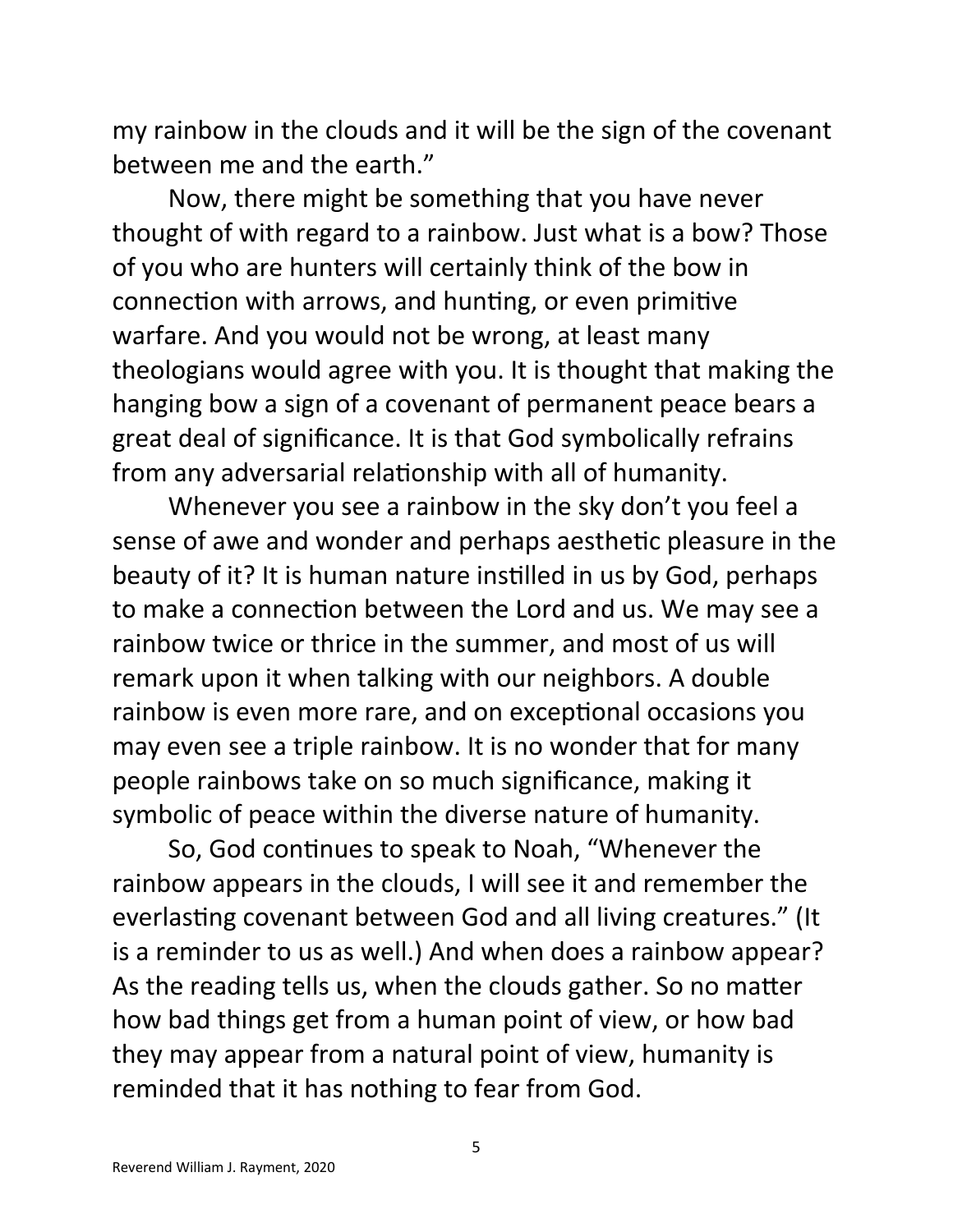For Noah, this promise from God frees them from fear. Now that the horror of the flood is past they can get on with their lives. This is similar to our New Covenant with God. That line from Romans is not finished yet. You remember the first part said, "The wages of sin is death, but the gift of God is eternal life..." But there is a little more to that sentence, it that the eternal life is "in Christ Jesus our Lord."

And this little addition is where the crucial difference between the Old Testament promises and the New Testament promise occurs. Before Christ came God was promising not to take away all life by flood. God was promising to maintain the status quo, but it was only after Christ came that we are promised eternal life and this promise is made through the life and the death on the cross of Jesus Christ followed by his rising again.

So you can see that there is a connection between the promise that God made to Noah signified in the rainbow. And that promise from Noah reaches across the centuries to us. Within it the new promise is prefigured. Just as the promise in the rainbow freed Noah and the earth from danger of total destruction due to the sins of humanity, the new promise in and through Jesus Christ frees us from the eternal consequences of our own sins.

Noah and his family had to go through that harrowing time on the ark to finally be saved. Jesus went through the harrowing time for us on the cross so that we might be free of the sins of the past if we only believe.

Lent is the time when we remember what Christ has done for us. Let us then reflect on what it must have been like for